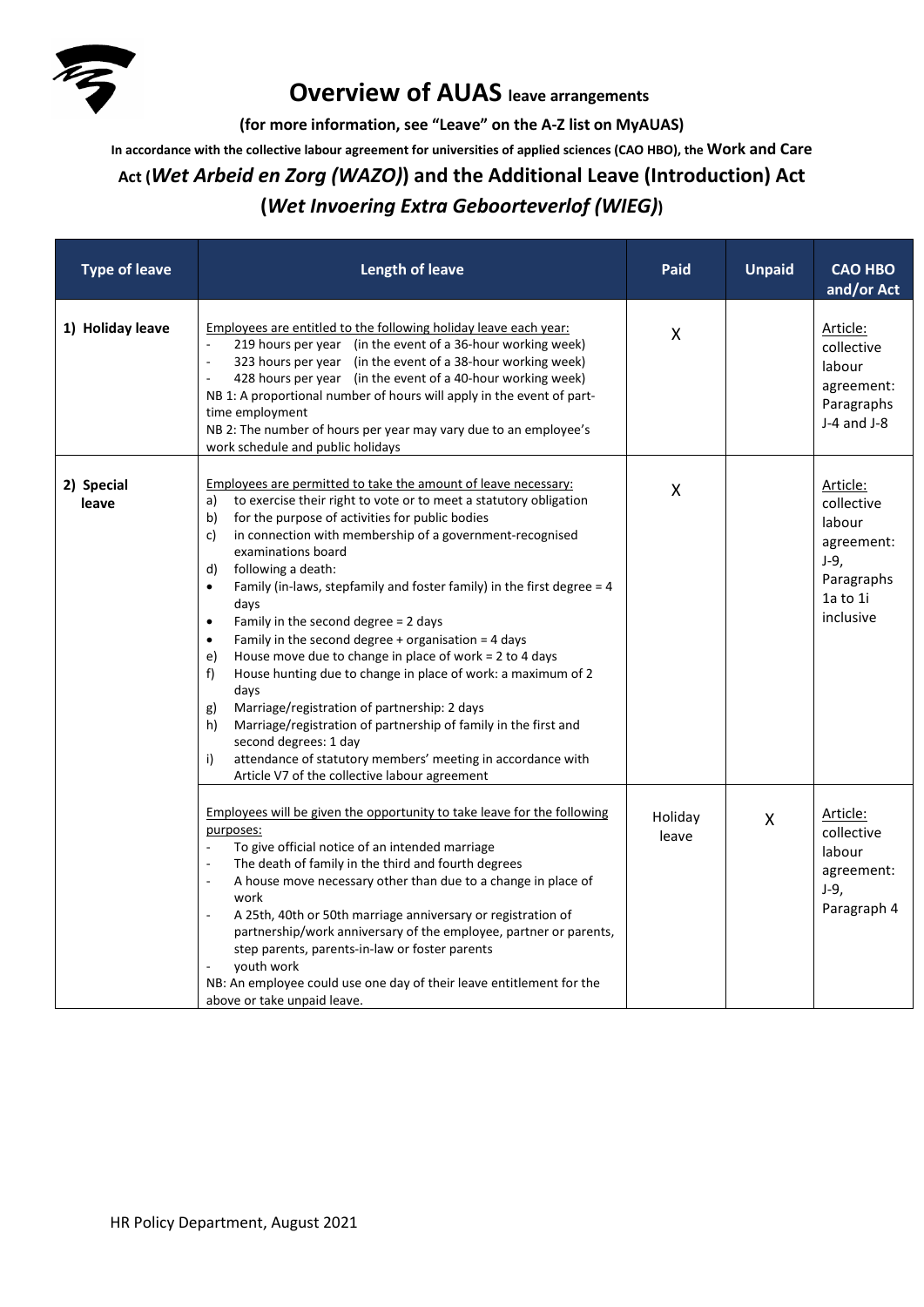| 3) Maternity leave            | Female employees are entitled to a minimum total leave of 16 weeks:<br>6 weeks before and 10 weeks after giving birth, or<br>4 weeks before and 12 weeks after giving birth<br>$\overline{a}$<br>If pregnant with multiples, a minimum of 20 weeks of leave:<br>10 weeks before and 10 weeks after giving birth, or<br>8 weeks before and 12 weeks after giving birth<br>Please note (1): The period of 4 or 6 weeks (8 or 10 weeks in the event<br>of a multiple birth) before giving birth will be extended if an employee<br>gives birth late. This will not affect the leave weeks the employee plans<br>to take after the birth<br>Please note (2): If an employee gives birth earlier than the planned<br>delivery date, she will continue to be entitled to a total leave of 16<br>weeks (20 weeks in the event of a multiple birth)<br>Please note (3): Maternity leave can be taken spread over 30 weeks,<br>starting 6 weeks after the date on which an employee gives birth<br>Please note $(4)$ : If the child is admitted to hospital while an employee is<br>on maternity leave, this leave will be extended by a maximum of 10<br>weeks, so that mother and child can spend 10 weeks together at home | X    |               | Article:<br>collective<br>labour<br>agreement:<br>$J-10,$<br>Paragraphs<br>$1 - 4$<br>Work and<br>Care Act:<br>Articles 3(1)<br>and $3(1a)$ |
|-------------------------------|----------------------------------------------------------------------------------------------------------------------------------------------------------------------------------------------------------------------------------------------------------------------------------------------------------------------------------------------------------------------------------------------------------------------------------------------------------------------------------------------------------------------------------------------------------------------------------------------------------------------------------------------------------------------------------------------------------------------------------------------------------------------------------------------------------------------------------------------------------------------------------------------------------------------------------------------------------------------------------------------------------------------------------------------------------------------------------------------------------------------------------------------------------------------------------------------------------------------|------|---------------|---------------------------------------------------------------------------------------------------------------------------------------------|
| <b>Type of leave</b>          | <b>Duration of leave</b>                                                                                                                                                                                                                                                                                                                                                                                                                                                                                                                                                                                                                                                                                                                                                                                                                                                                                                                                                                                                                                                                                                                                                                                             | Paid | <b>Unpaid</b> | <b>CAO HBO</b><br>and/or Act                                                                                                                |
| 4a) Unpaid<br>parental leave  | Employees are entitled to a maximum of 26 times their regular weekly<br>working hours in unpaid parental leave:<br>if they are employed by AUAS<br>only for children up to the age of 8<br>Please note: If the right to take paid parental leave is exercised, leave<br>will last a maximum of 13 times the regular working hours per week<br>(excluding temporary extension).                                                                                                                                                                                                                                                                                                                                                                                                                                                                                                                                                                                                                                                                                                                                                                                                                                       |      | X             | Article:<br>collective<br>labour<br>agreement:<br>$J-10,$<br>Paragraph 5<br>Work and<br>Care Act:<br>Chapter 6                              |
| 4b) Paid<br>parental<br>leave | Employees are entitled to a maximum of 13 times their regular weekly<br>working hours in paid parental leave:<br>Only applicable for employees who have been employed by AUAS<br>÷<br>for 1 year and have an employment contract for a minimum of 0.4<br><b>FTE</b><br>Only for children up to the age of 4<br>$\overline{\phantom{a}}$<br>Leave will mainly be taken in full per week for a continuous period<br>$\overline{\phantom{a}}$<br>of no more than 13 weeks<br>A longer or shorter period of leave per week will be negotiable in<br>consultation with the supervisor<br>Please note: The paid leave period falls within the unpaid leave period,<br>so they will not be added together.                                                                                                                                                                                                                                                                                                                                                                                                                                                                                                                  | 75%  | 25%           | Article:<br>collective<br>labour<br>agreement:<br>$K-1$<br>1st bullet<br>AUAS paid<br>or unpaid<br>parental<br>leave<br>scheme              |
| 5) Care leave                 | Employees are entitled to care leave equal to a maximum of 2 x working<br>hours per week each year:<br>Care leave will be possible if necessary for an employee to nurse<br>÷,<br>their partner, child, parent, brother, sister, grandparent,<br>grandchild, housemate, boyfriend or girlfriend.<br>It will be possible to extend leave on the basis of a medical<br>$\overline{a}$<br>certificate, agreements about full or partial payment or non-<br>payment and period, etc.                                                                                                                                                                                                                                                                                                                                                                                                                                                                                                                                                                                                                                                                                                                                     | X    |               | Article:<br>collective<br>labour<br>agreement:<br>$J-11$<br>Work and<br>Care Act:<br>Chapter 5                                              |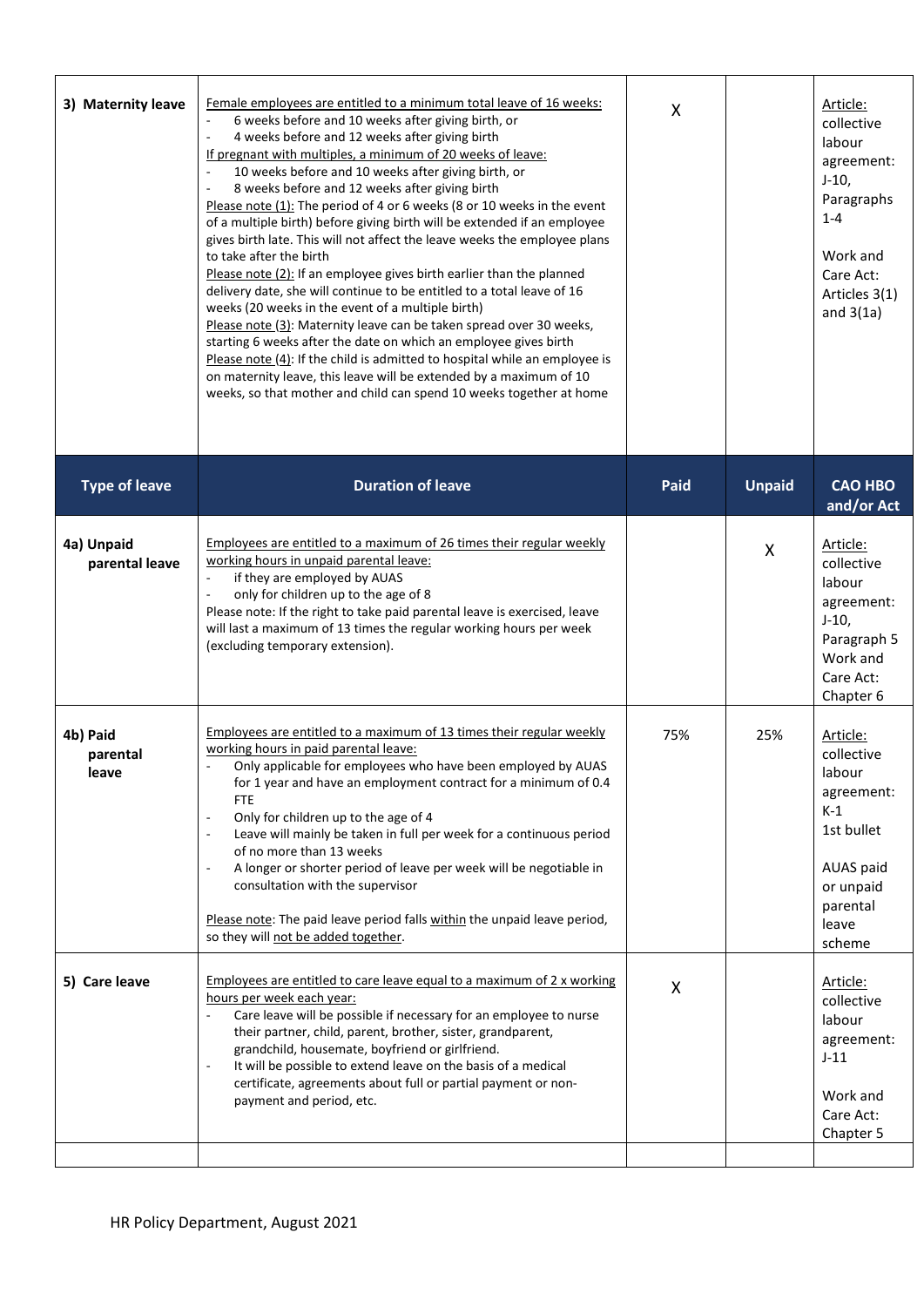| 6a) Emergency<br>leave                                                | Employees may be entitled to take short-term leave in the following<br>emergency situations:<br>In the event of special personal circumstances and unplanned<br>private problems (partner giving birth, urgent doctor's<br>appointment, burglary)<br>If an employee's partner gives birth on a date on which the<br>÷,<br>employee would not be working, they will not be entitled to<br>compensation<br>Extent and length to be calculated equitably<br>Leave may be paid or unpaid. However, given its limited length and<br>÷,<br>the necessity to take leave, the continued payment of wages is<br>reasonable | X                                 | X             | Article:<br>CAO J-12,<br>Paragraph 1<br>Work and<br>Care Act:<br>4(1)                      |
|-----------------------------------------------------------------------|-------------------------------------------------------------------------------------------------------------------------------------------------------------------------------------------------------------------------------------------------------------------------------------------------------------------------------------------------------------------------------------------------------------------------------------------------------------------------------------------------------------------------------------------------------------------------------------------------------------------|-----------------------------------|---------------|--------------------------------------------------------------------------------------------|
| 6b) Short-term<br>leave of<br>absence                                 | Employees may be entitled to take a short-term leave of absence for the<br>following reasons:<br>Very special situations that are more or less possible to plan<br>÷,<br>(declaring the birth of a child, doctor's appointment not reasonably<br>possible to arrange outside working hours)<br>The provision of assistance in these special situations to the<br>÷,<br>persons named under 'Care leave' above                                                                                                                                                                                                     | X                                 | X             | Article:<br>CLA J-12,<br>Paragraph 1<br>Work and<br>Care Act:<br>4(1)                      |
| 6c) Other short-<br>term leave of<br>absence:<br><b>Partner leave</b> | Employees (partners) are entitled to a maximum of 5 days of partner<br>leave (calculated proportionally):<br>After the date on which the partner gives birth, 5 maternity days,<br>L.<br>calculated proportionally<br>To be taken within 4 weeks of the date on which the baby is born,<br>$\overline{a}$<br>from the time at which the child starts to live at the same address.<br>Employees are not required to take this leave on consecutive days                                                                                                                                                            | X                                 |               | Article:<br>CLA J-12,<br>Paragraph 2<br>Work and<br>Care Act:<br>4(2)                      |
| <b>Type of leave</b>                                                  | Length of leave                                                                                                                                                                                                                                                                                                                                                                                                                                                                                                                                                                                                   | Paid                              | <b>Unpaid</b> | <b>CAO HBO</b><br>and/or<br><b>Act</b>                                                     |
|                                                                       |                                                                                                                                                                                                                                                                                                                                                                                                                                                                                                                                                                                                                   |                                   |               |                                                                                            |
| 6d) Additional<br>partner leave                                       | Employees (partners) are entitled to a maximum of 5 whole weeks of<br>additional partner leave:<br>After taking partner leave of 1 week (see 6c), an employee will be<br>÷,<br>entitled to additional partner leave equal to a maximum of 5 x<br>working hours per week<br>This leave must be taken within 6 months of the birth. It may be<br>taken spread over time<br>statutory compensation of 70% of your taxable pay including<br>allowances, 8% holiday allowance and 8.3% year-end bonus                                                                                                                  | 70% of<br>(maximum)<br>daily wage | X             | Article:<br>Additional<br>Leave<br>(Introductio<br>n) Act:<br>$4(2)(a)$ , (b)<br>and $(c)$ |
| 7) Adoption and<br>foster care leave                                  | Employees are entitled to 6 weeks of adoption and foster care leave:<br>The maximum length of adoption and foster care leave is 6 weeks<br>Leave can start 4 weeks before a child starts to live with their<br>adoptive or foster parents<br>Employees are not required to take this leave on consecutive days<br>÷,<br>but must take it in full within 26 weeks                                                                                                                                                                                                                                                  | X                                 |               | Article:<br>$CLA$ J-13<br>Work and<br>Care Act:<br>3(2)                                    |